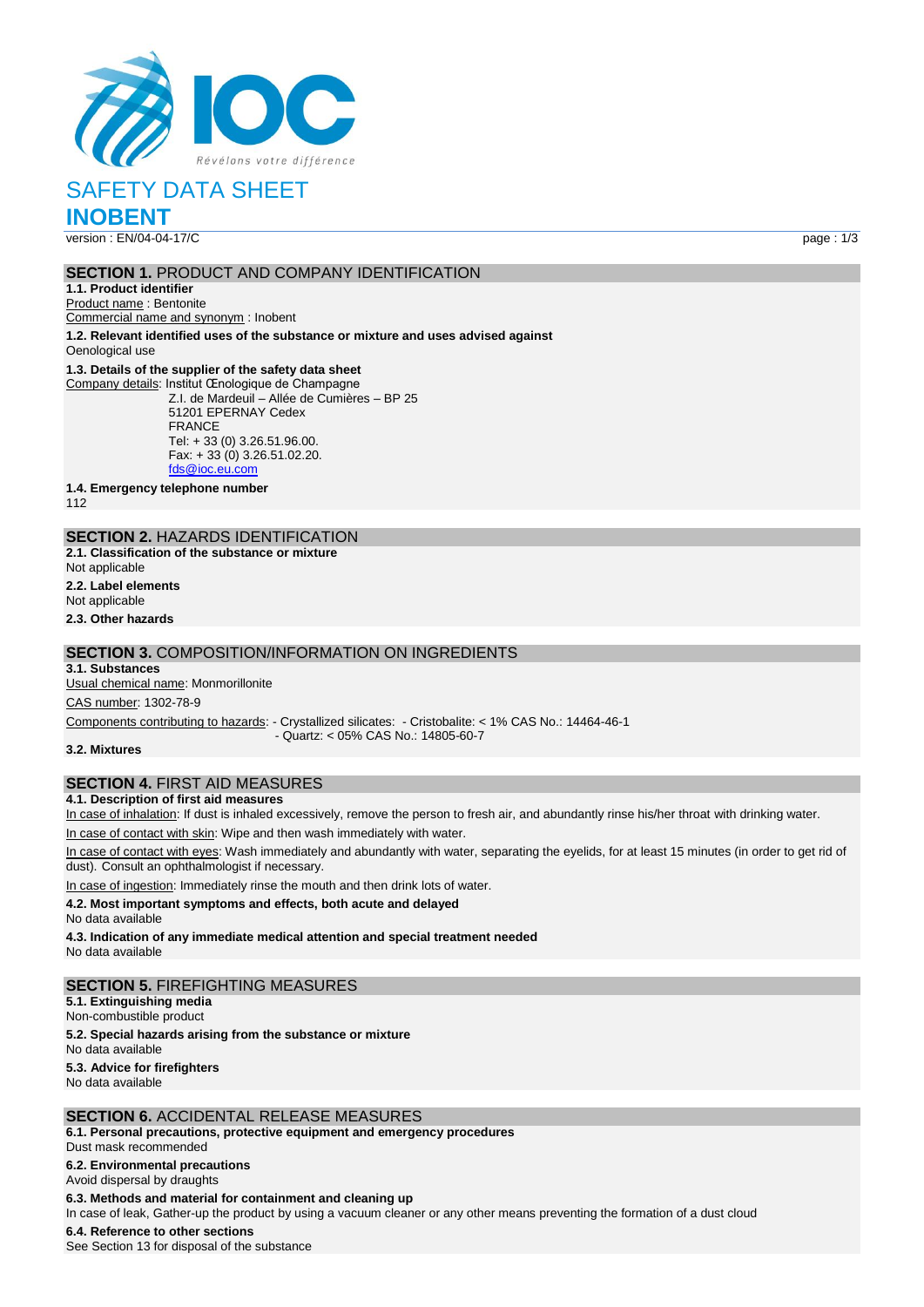

# SAFETY DATA SHEET

**INOBENT**

version : EN/04-04-17/C page : 2/3

## **SECTION 7.** HANDLING AND STORAGE

#### **7.1. Precautions for safe handling**

- Technical measures: ensure that cold water sources and eye fountains are in close proximity.

- Protect workers from exposure: prevent the formation and dissemination of dust clouds in air.

- Other precautions: do not breath in dust.

#### **7.2. Conditions for safe storage, including any incompatibilities**

Store at room temperature in a dry room away from damp.

**7.3. Specific end use(s)**

#### **SECTION 8.** EXPOSURE CONTROL / PERSONAL PROTECTION

**8.1. Control parameters** Refer to section 15. **8.2. Exposure controls** Respiratory protection: Wear a dust mask if necessary. Eye protection: Protective glasses.

#### **SECTION 9.** PHYSICAL AND CHEMICAL PROPERTIES

**9.1. Information on basic physical and chemical properties** Apperance : Powder Odour : No Odour threshold : No data available pH : No data available Melting / freezing point : No data available Initial boiling point and boiling range : No data available Flash point : No data available Evaporation rate: No data available Flammability (solid, gas) : No data available Upper/lower flammability or explosive limits: No data available Vapour pressure : No data available Vapour density: No data available Relative density: No data available Solubility(ies); No data available Partition coefficient: n-octanol/water: No data available Auto-ignition temperature: No data available Decomposition temperature: No data available Viscosity : No data available Explosive properties: No data available Oxidising properties: No data available **9.2. Other information**

## **SECTION 10.** STABILITY AND REACTIVITY

**10.1. Reactivity** No data available **10.2. Chemical stability** The product is stable under normal conditions of storage and handling **10.3. Possibility of hazardous reactions** No data available **10.4. Conditions to avoid** No data available **10.5. Incompatible materials** No data available **10.6. Hazardous decomposition products** No data available

### **SECTION 11.** TOXICOLOGICAL INFORMATION

**11.1. Information on toxicological effects** Irritation: repeated inhalation of dust can cause temporary irritations of the respiratory tracts (mechanical effect of dust).

Contact with the eyes: prolonged contact with the skin can cause minor irritation (mechanical effect of dust).